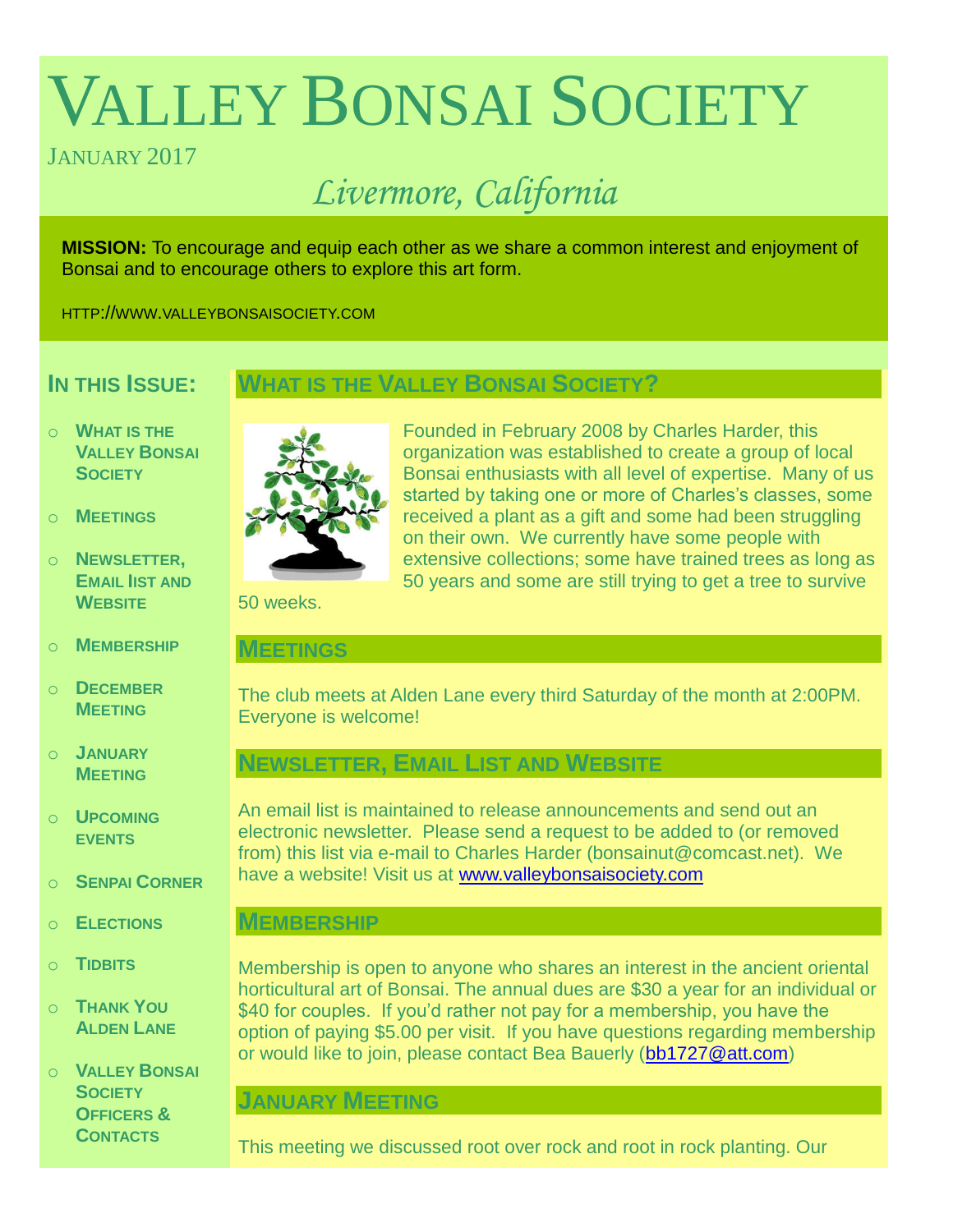

demonstration was with a small maple and we set it up to grow as a root over rock. This process will take time until it establishes itself on the rock. We attempted to demonstrate a root in rock planting, but when we removed the juniper from the pot, we realized that it was incredibly root bound, so would take a lot of work to loosen the roots, and the rock that I was planning on using, had too small of a hole to place the tree. So we postponed doing anything until another time.

# **FEBRUARY MEETING**

Our February meeting will cover soil; what the components are that make up our bonsai soil, what each component's purpose is within our soil and general guidelines for soil recipes. As usual, I will bring the various components for you to purchase and you can mix up your own. If you wish help in re-potting at the meeting, feel free to bring your tree and either I, or one of the mentors, will assist you.

#### **UPCOMING EVENTS**

#### **February 19 - 20, 2017 Oakland, California**

**GSBF Bonsai Garden at Lake Merritt**: The annual Mammoth Auction and Sale Fund Raiser will be held at 666 Bellevue Ave. (Garden Center Building). Saturday: Auction preview at noon with Auction starting at 1 PM. Sunday: Vendor Sales start at 9 AM, Plant Sales start at 10 AM, and demonstrations at 1 PM. The date for this year's event is a week earlier than in the past to let attendees and vendors participate in both the Mammoth and the Bonsai-a-Thon. You are encouraged to submit your bonsai for consideration to be included in the Mammoth Auction as soon as possible. Items will be considered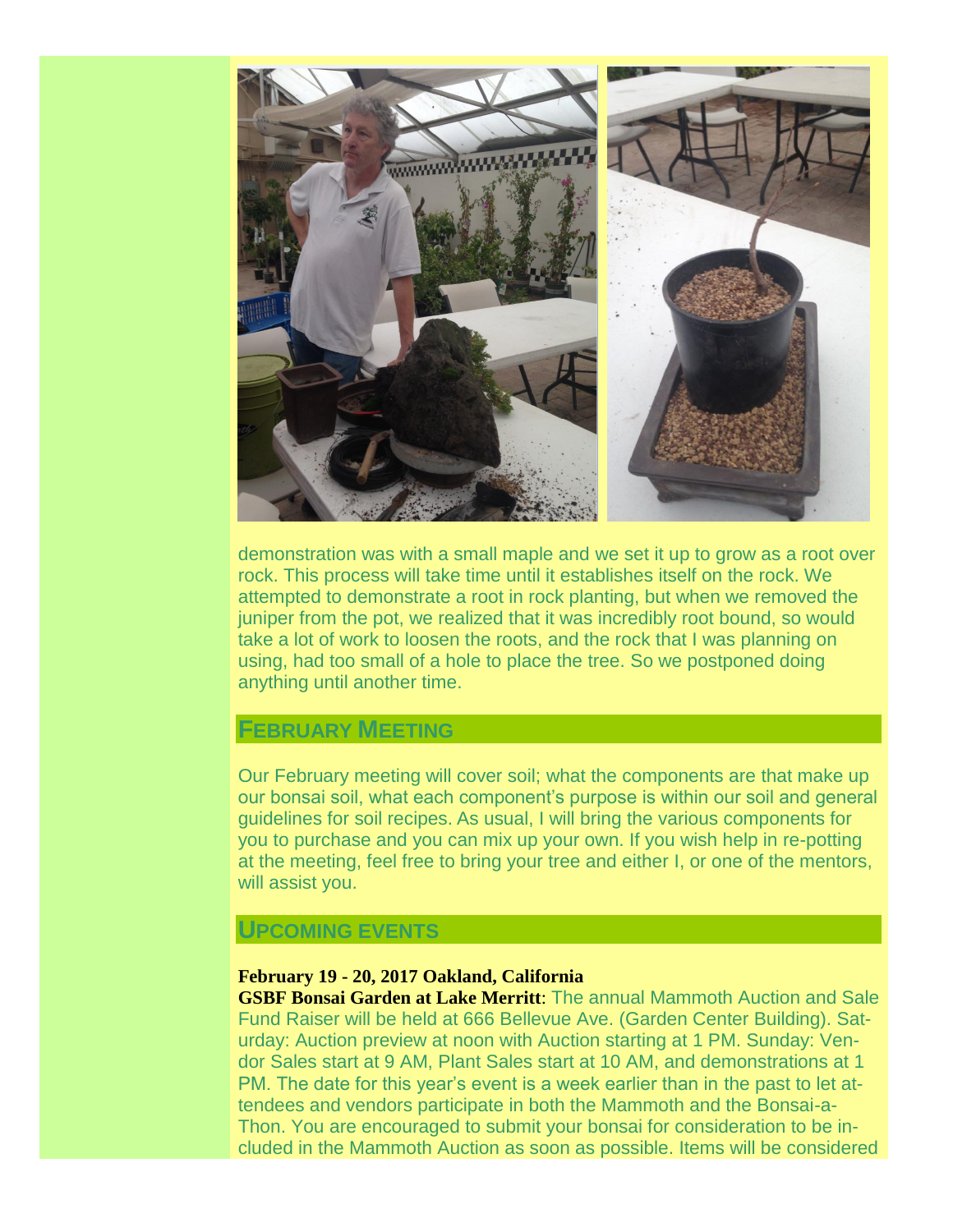on a first-come-first-considered basis. The Bonsai Garden will be open 10 AM to 4 PM on Saturday and Noon to 4 PM on Sunday, so you can check out the many changes that have been made this year. For more information or to sell trees, email bonsailakemerritt@gmail.com and visit [www.gsbf-lakemerritt.org.](http://www.gsbf-lakemerritt.org./) 

#### **SENPAI CORNER**

First, if you have not already heard, on January 24 2017, we lost a dear member of our club; Jack Ellis, he had a passion for bonsai and was always willing to share his knowledge, with any and all. He will be missed.



Posted: Thursday, February 2, 2017 12:00 am

Jack W. Ellis, age 84, passed away on January 24, 2017 due to heart complications. Jack was born in Washington State, and after attending Whitman College in Walla Walla, Washington, he moved to the San Francisco Bay area.

He was married to Gayle Ellis for 46 years where they resided in Pleasanton and Livermore. Jack retired from LLNL in 1993. His true love was the Art of Bonsai, he was a member and served as President of the Yamato Bonsai Kai Club for several years.

He leaves behind his much loved wife Gayle and three (3) devoted sons, Steve, John and his wife Susie who live in Florida, Jim and his wife Shari, three (3) grandchildren Jessica Muirhead, Jackie and James Ellis, and a great granddaughter Leighton.

He was loved by everyone who knew hm.

If you are unable to attend our February meeting, here is a general summary of soil: soil ranges from organic, to inorganic. Your organic materials, fir bark humus etc. will hold moisture longer, but will break down over time, which can lead to blockage of drainage holes and even reduce root growth. I am not saying do not put any organic in your soil, but be aware that you will need to monitor the condition of your soil over time. Your inorganic material, pumice, lava, decomposed granite etc. assist with promoting fine hair root growth and soil bulk. The fun part is to find the right balance for your microclimate and trees.(Please refer to your member's binder for info on soil components).

#### **ELECTIONS**

Positions on the Board are still available. Please contact Bea if you are interested.

#### **TIDBITS**

Thank you to those who already have paid their 2017 dues. For the